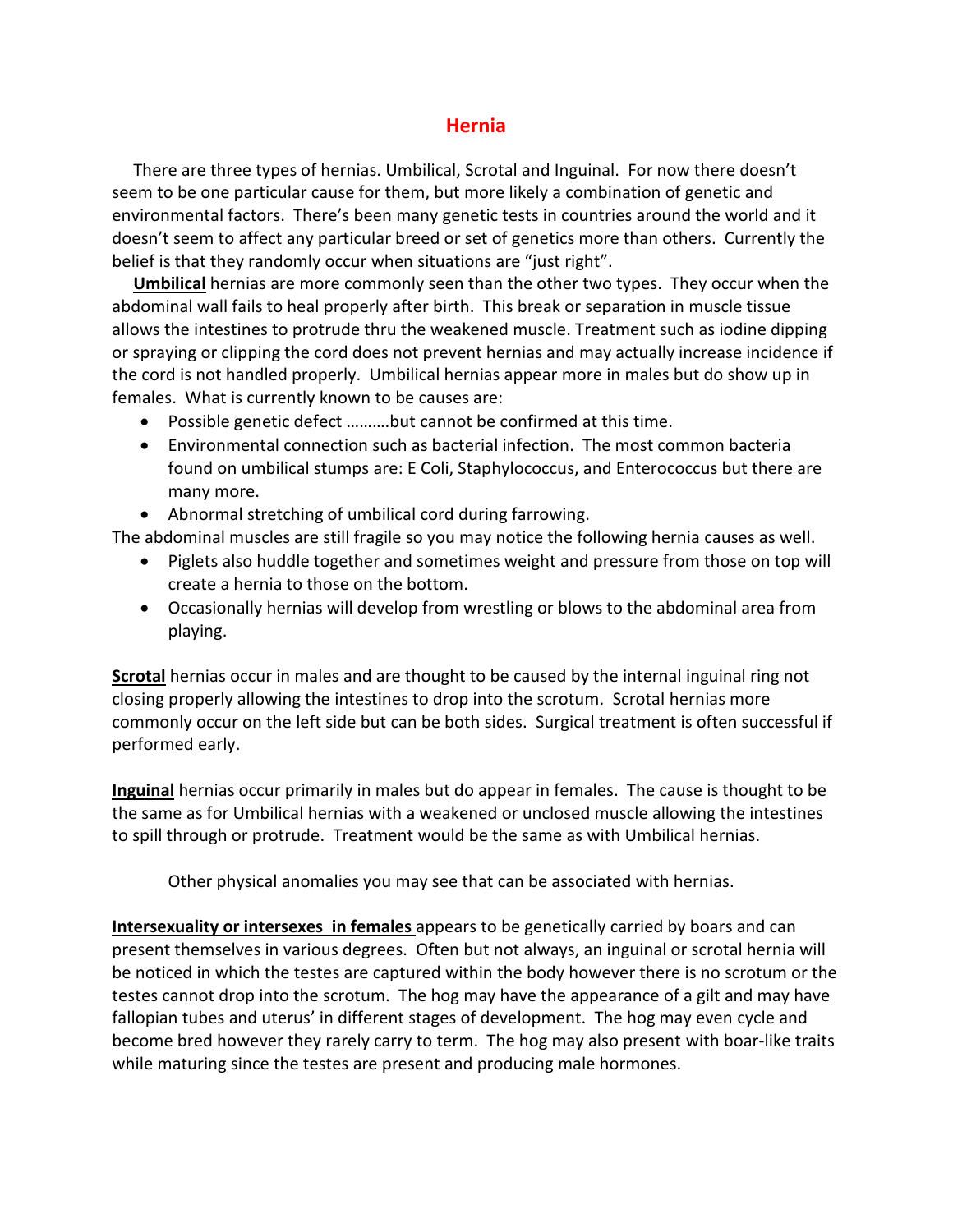Processing is recommended prior to maturity due to the possibility of boar taint. Intersexuality is rare but it does happen.

**Cryptorchidism** is when one or both testes fail to descend into the scrotum. Sometimes one or both may drop at a later date but not always. The breeder must know that the boar can be fertile for reproduction once mature and can also produce boar taint when processing. Cryptorchidism is rare but not as rare as intersexuality.

 In most cases surgery for repair can be successful but veterinary services are expensive. There are always exceptions but it's recommended to watch and allow the piglet to mature to processing weight unless it develops complications such as off feed, bloating, illness, temperature, lethargic or in pain. It is not wise to breed hogs with hernias due the possibility of genetic influence. A gilt with a hernia may develop serious complications or even death due to the weight of the litter, competition for space in the abdominal cavity, and/or contractions from farrowing.

 All hernias occur due to a weak spot or defect in muscle. The weak muscle may have both genetic and environmental influences or causes.

Hernias usually don't affect the hog other than being unsightly. It's recommended to watch the hog for signs of illness or pain. In this case the intestines could become blocked or twisted and immediate action is necessary, usually meaning to put the hog down. In the majority of cases even with exceptionally large hernias the hog lives to butcher weight without incident. Your work toward prevention should include keeping good records of your sows, boars and litters and documenting any health concerns to notice patterns for the future. Keep bedding and farrowing areas as fresh and clean as possible to help prevent umbilical infection and hernia --and by not assisting in the farrowing process unless the sow or piglets are in danger. 1.) Your being there may create unnecessary stress to your sow. 2.) Millions of healthy piglets have been born without introducing medications, pulling piglets, iodine or umbilical clips. The umbilical cord normally breaks during or right after birth but any pulling, lifting or handling to remove the piglet to dry off, check over, or place on a teat may put stress on the umbilical area or a still attached cord. Self- movement of the piglet from birth to a teat is helpful in expanding the lungs and use of muscles. The umbilical area usually heals within an average of 18 days.

 Like many other health or medical situations in the swine world, STUFF HAPPENS. There has to be reasons but for now some are unknown. Probably sometime in your journey with hogs you will experience a hernia or even a few, and other unexplainable things as well. To be a good steward every breeder should be pro-active. Know your hogs. They're all different and it's much easier to be alerted to problems if you know them and their behaviors. Keep living and sleeping areas as fresh and clean as possible to avoid bacterial and viral infections as well as parasitic critters that can carry disease. Good biosecurity is a must at all times.